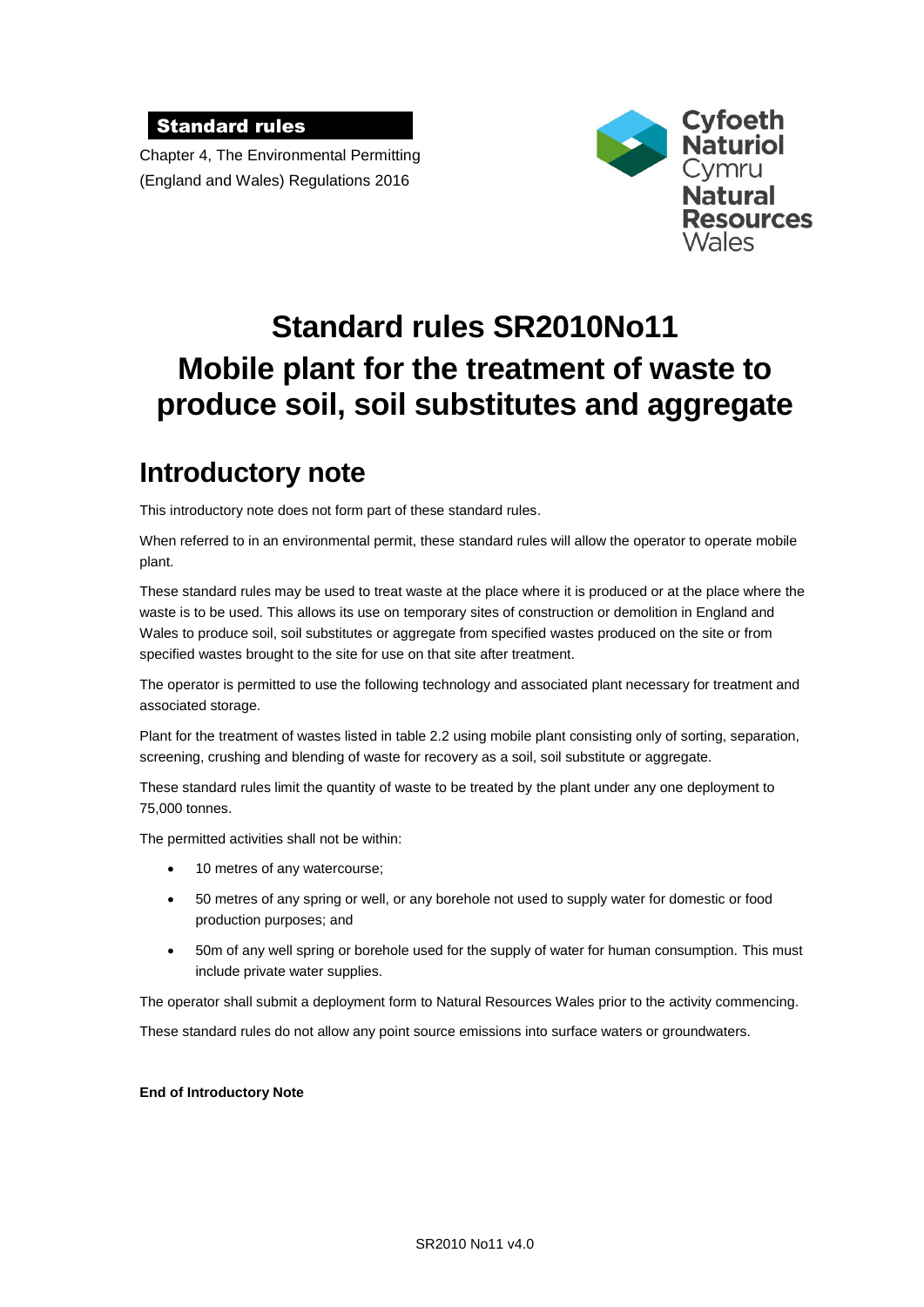## **Rules**

## **1 – Management**

## **1.1 General management**

- 1.1.1 The operator shall manage and operate the activities:
	- (a) in accordance with a written management system that identifies and minimises risks of pollution, including those arising from operations, maintenance, accidents, incidents, nonconformances, closure and those drawn to the attention of the operator as a result of complaints; and
	- (b) using sufficient competent persons and resources.
- 1.1.2 Records demonstrating compliance with rule 1.1.1 shall be maintained.
- 1.1.3 Any person having duties that are or may be affected by the matters set out in these standard rules shall have convenient access to a copy of them kept at or near the place where those duties are carried out.
- 1.1.4 The operator shall comply with the requirements of an approved competence scheme.

### **1.2 Avoidance, recovery and disposal of wastes produced by the activities**

- 1.2.1 The operator shall take appropriate measures to ensure that:
	- (a) the waste hierarchy referred to in Article 4 of the Waste Framework Directive is applied to the generation of waste by the activities; and
	- (b) any waste generated by the activities is treated in accordance with the waste hierarchy referred to in Article 4 of the Waste Framework Directive; and
	- (c) where disposal is necessary, this is undertaken in a manner which minimises its impact on the environment.
- 1.2.2 The operator shall review and record at least every four years whether changes to those measures should be made and take any further appropriate measures identified by a review.

## **2 – Operations**

### **2.1 Permitted activities**

2.1.1 The operator is only authorised to carry out the operations specified in table 2.1 below ("the activities").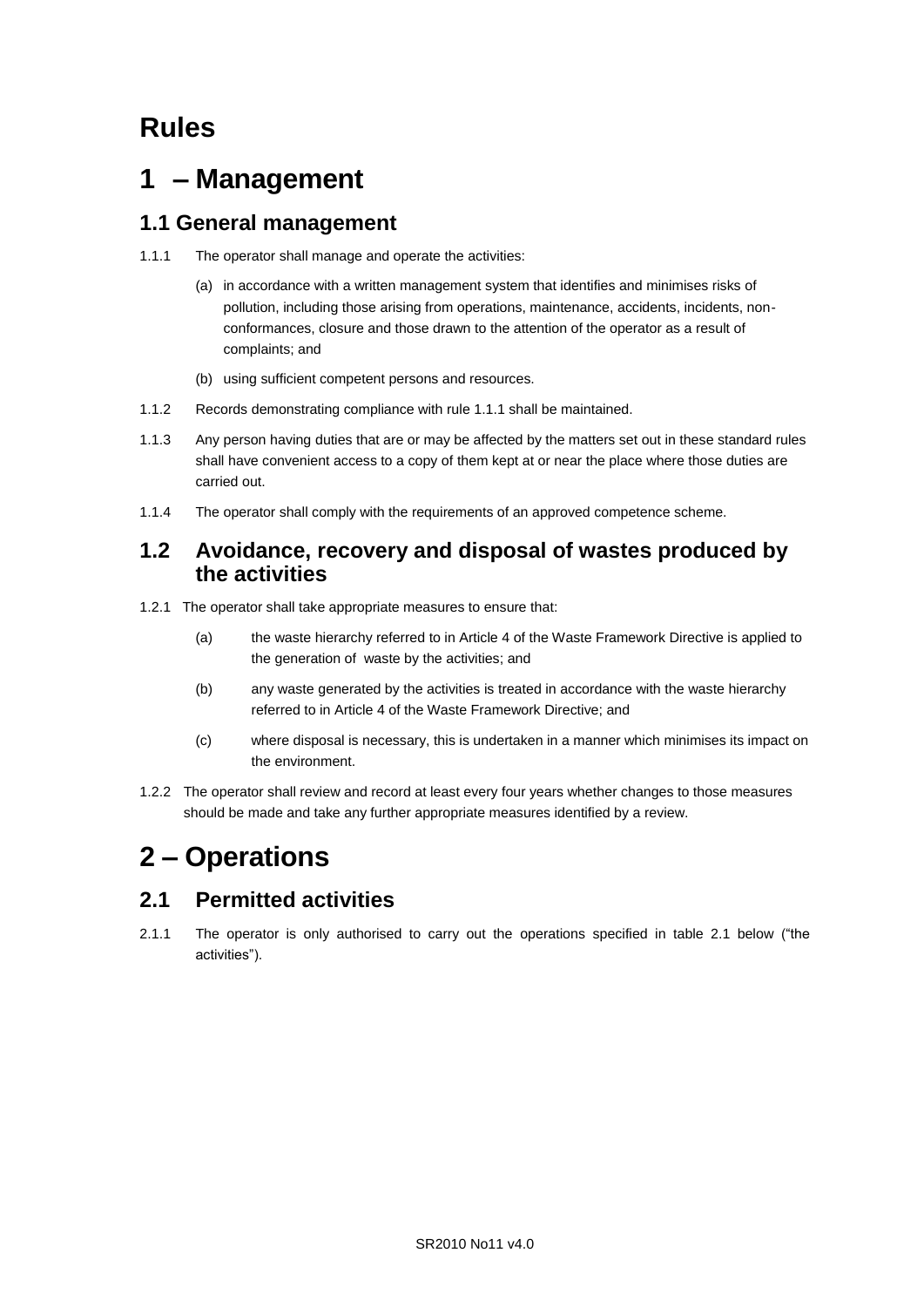| <b>Table 2.1 Activities</b>                                                           |                                                                                                                                                                      |
|---------------------------------------------------------------------------------------|----------------------------------------------------------------------------------------------------------------------------------------------------------------------|
| <b>Description of activities</b>                                                      | <b>Limits of activities</b>                                                                                                                                          |
| R13: Storage of wastes pending the<br>operations numbered R3 and R5                   | Treatment of wastes listed in table 2.2 using mobile<br>plant consisting only of sorting, separation, screening,                                                     |
|                                                                                       | crushing and blending of waste for recovery as a soil,                                                                                                               |
| R3: Recycling or reclamation of organic<br>substances which are not used as solvents; | soil substitute or aggregate.                                                                                                                                        |
|                                                                                       | Treatment shall be at the place where the waste is                                                                                                                   |
| R5: Recycling or reclamation of other<br>inorganic materials                          | produced or the treated waste is to be used.                                                                                                                         |
|                                                                                       | Secure storage of wastes listed in table 2.2.                                                                                                                        |
|                                                                                       | Storage under these standard rules shall only be in<br>association with the treatment taking place as notified<br>in the deployment from.                            |
|                                                                                       | No more than 5,000 tonnes of imported wastes shall<br>be stored on site at any one time and shall be stored<br>for no longer than 6 months prior to use on the site. |
|                                                                                       | No more than 75,000 tonnes of waste shall be treated<br>under any one deployment under these standard<br>rules.                                                      |

- 2.1.2 At least 25 working days in advance of starting each treatment activity Natural Resources Wales shall be notified using the deployment form MPD1.
- 2.1.3 The activities shall not begin at any site until Natural Resources Wales has agreed a deployment form in writing, for that particular site.
- 2.1.4 The activities shall only be carried out in accordance with the requirements of the agreed deployment form unless otherwise agreed in writing by Natural Resources Wales.
- 2.1.5 Records demonstrating compliance with rules 2.1.2, 2.1.3 and 2.1.4 shall be maintained.
- 2.1.6 The activities shall not be carried out within:
	- (a) 10 metres of any watercourse;
	- (b) 50 metres of any spring or well, or any borehole not used to supply water for domestic or food production purposes; and
	- (c) 50 metres of any well, spring or borehole used for the supply of water for human consumption. This must include private water supplies.

### **2.2 Waste acceptance**

- 2.2.1 Waste shall only be accepted if:
	- (a) it is of a type listed in table 2.2 of these standard rules;
	- (b) it conforms to the description in the documentation supplied by the producer and holder;
	- (c) its chemical, physical and biological characteristics make it suitable for its intended treatment;
	- (d) any excavated soil from potentially contaminated sites has been shown by prior chemical analysis and assessment to be suitable for the intended use without significant risk of pollution; and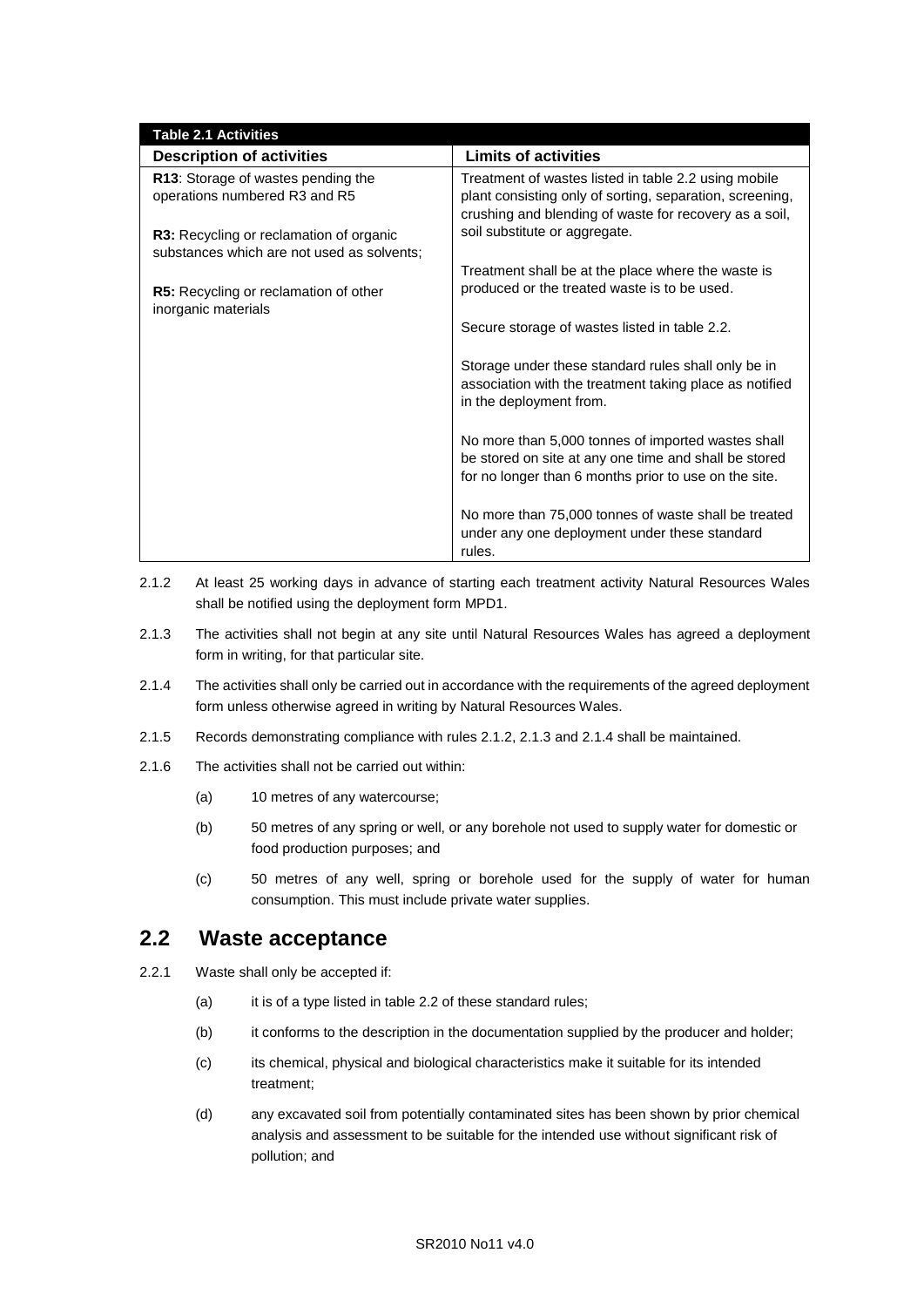- (e) it is visually inspected on arrival and before it enters the treatment process to ensure that it complies with these standard rules.
- 2.2.2. Any waste that does not comply with 2.2.1 shall be rejected and shall be;
	- (a) removed from the site; or
	- (b) moved to a designated quarantine area pending removal.
- 2.2.3 Records demonstrating compliance with rule 2.2 (including analysis and assessment of any excavated soil from potentially contaminated sites) shall be maintained.

|                   | Table 2.2 Waste types                                                                                    |
|-------------------|----------------------------------------------------------------------------------------------------------|
| <b>Exclusions</b> |                                                                                                          |
|                   | Wastes having any of the following characteristics shall not be accepted:                                |
|                   | Consisting solely or mainly of dusts, powders or loose fibres                                            |
| $\bullet$         | Hazardous wastes                                                                                         |
| $\bullet$         | Wastes in liquid form                                                                                    |
| Waste<br>Code     | <b>Description</b>                                                                                       |
| 01                | WASTES RESULTING FROM EXPLORATION, MINING, QUARRYING AND PHYSICAL                                        |
|                   | AND CHEMICAL TREATMENT OF MINERALS                                                                       |
| 01 04             | wastes from physical and chemical processing of non-metalliferous minerals                               |
| 01 04 08          | waste gravel and crushed rocks other than those mentioned in 01 04 07                                    |
| 01 04 09          | waste sand and clays                                                                                     |
| 02 02             | waste from preparation and processing of meat, fish and other foods of animal origin                     |
| 02 02 02          | shellfish shells from which the soft tissue or flesh has been removed only                               |
| 03                | WASTES FROM WOOD PROCESSING AND THE PRODUCTION OF PANELS AND<br>FURNITURE, PULP, PAPER AND CARDBOARD     |
| 03 01             | wastes from wood processing and the production of panels and furniture                                   |
| 03 01 01          | waste bark and cork                                                                                      |
| 03 03             | wastes from pulp, paper and cardboard production and processing                                          |
| 03 03 01          | waste bark and wood                                                                                      |
| 10                | <b>WASTES FROM THERMAL PROCESSES</b>                                                                     |
| 10 01             | waste from power stations and other combustion plants                                                    |
| 10 01 01          | bottom ash and slag only                                                                                 |
| 10 01 02          | pulverised fuel ash only                                                                                 |
| 10 01 05          | gypsum (solid) only                                                                                      |
| 10 01 07          | gypsum (sludge) only                                                                                     |
| 10 01 15          | bottom ash and slag only from co-incineration other than those mentioned in 10 01 14                     |
| 10 12             | wastes from manufacture of ceramic goods, brick, tiles and construction products                         |
| 10 12 08          | waste ceramics, bricks, tiles and construction products (after thermal processing)                       |
| 10 13             | wastes from manufacture of cement, lime and plaster products and articles and products<br>made from them |
| 10 13 14          | waste concrete only                                                                                      |
| 17                | <b>CONSTRUCTION AND DEMOLITION WASTES (INCLUDING EXCAVATED SOIL FROM</b><br><b>CONTAMINATED SITES)</b>   |
| 1701              | concrete, bricks, tiles and ceramics                                                                     |
| 17 01 01          | concrete                                                                                                 |
| 17 01 02          | bricks                                                                                                   |
| 17 01 03          | tiles and ceramics                                                                                       |
| 17 01 07          | mixtures of concrete, bricks, tiles and ceramics other than those mentioned in 17 01 06                  |
| 1702              | wood, glass and plastic                                                                                  |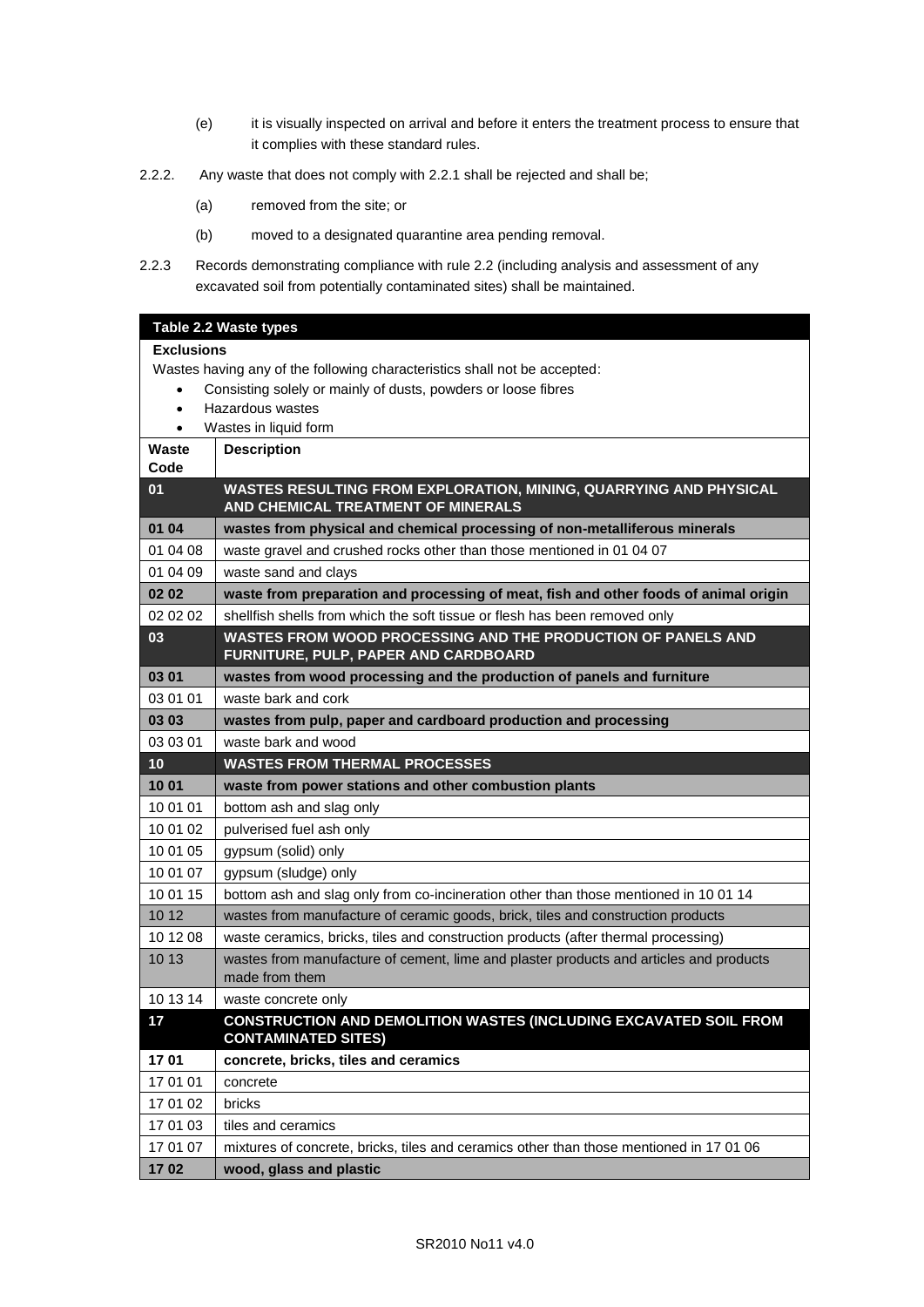| 17 02 01 | wood                                                                                                                                                                   |
|----------|------------------------------------------------------------------------------------------------------------------------------------------------------------------------|
| 17 02 02 | glass                                                                                                                                                                  |
| 1703     | bituminous mixtures, coal tar and tarred products                                                                                                                      |
| 17 03 02 | road base and road planings only (other than those containing coal tar) only                                                                                           |
| 1705     | soil (including excavated soil from contaminated sites) stones and dredging spoil                                                                                      |
| 17 05 04 | soil and stones other than those mentioned in 17 05 03                                                                                                                 |
| 17 05 06 | dredging spoil other than those mentioned in 17 05 05                                                                                                                  |
| 17 05 08 | track ballast other than those mentioned in 17 05 07                                                                                                                   |
| 1708     | gypsum based construction material                                                                                                                                     |
| 17 08 02 | gypsum based construction materials other than those mentioned in 17 08 01                                                                                             |
| 19       | WASTES FROM WASTE MANAGEMENT FACILITIES, OFF-SITE WASTE WATER<br>TREATMENT PLANTS AND PREPARATION OF WATER INTENDED FOR HUMAN<br><b>CONSUMPTION / INDUSTRIAL WASTE</b> |
| 1905     | wastes from aerobic treatment of solid waste                                                                                                                           |
| 19 05 03 | compost from source segregated biodegradable waste only                                                                                                                |
| 1908     | wastes from waste water treatment plants not otherwise specified                                                                                                       |
| 19 08 02 | washed sewage grit (waste from de-sanding) free from sewage contamination only                                                                                         |
| 19 08 99 | stone filter media if free from sewage contamination only                                                                                                              |
| 1909     | wastes from the preparation of water intended for human consumption or water for<br>industrial use                                                                     |
| 19 09 02 | sludges from water clarification                                                                                                                                       |
| 19 12    | wastes from the mechanical treatment of wastes                                                                                                                         |
| 19 12 05 | clean crushed glass only                                                                                                                                               |
| 19 12 09 | minerals (for example sand, stones)                                                                                                                                    |
| 19 13    | wastes from soil and groundwater remediation                                                                                                                           |
| 19 13 02 | solid wastes from soil remediation other than those mentioned in 19 13 01                                                                                              |
| 19 13 04 | sludges from soil remediation other than those mentioned in 19 13 03                                                                                                   |
| 20       | MUNICIPAL WASTES (HOUSEHOLD WASTE AND SIMILAR COMMERCIAL,<br>INDUSTRIAL AND INSTITUTIONAL WASTES) INCLUDING SEPARATELY COLLECTED<br><b>FRACTIONS</b>                   |
| 20 02    | garden and park wastes                                                                                                                                                 |
| 20 02 02 | soil and stones                                                                                                                                                        |

## **2.2 Operating techniques**

2.2.1 The activities shall be operated using the techniques and in the manner described in Table 2.3 below.

#### **Table 2.3 Operating techniques**

1. When located within groundwater Source Protection Zone 1 or 2 all permitted wastes shall be stored and treated on an impermeable surface with a sealed drainage system, unless the risk assessment submitted with the deployment form demonstrates that the risk can be controlled using alternative measures.

2. When located outside groundwater Source Protection Zones 1 or 2 all permitted wastes shall be stored and treated on hard-standing or on an impermeable surface with sealed drainage system unless the risk assessment submitted with the deployment form demonstrates that the risk can be controlled using alternative measures.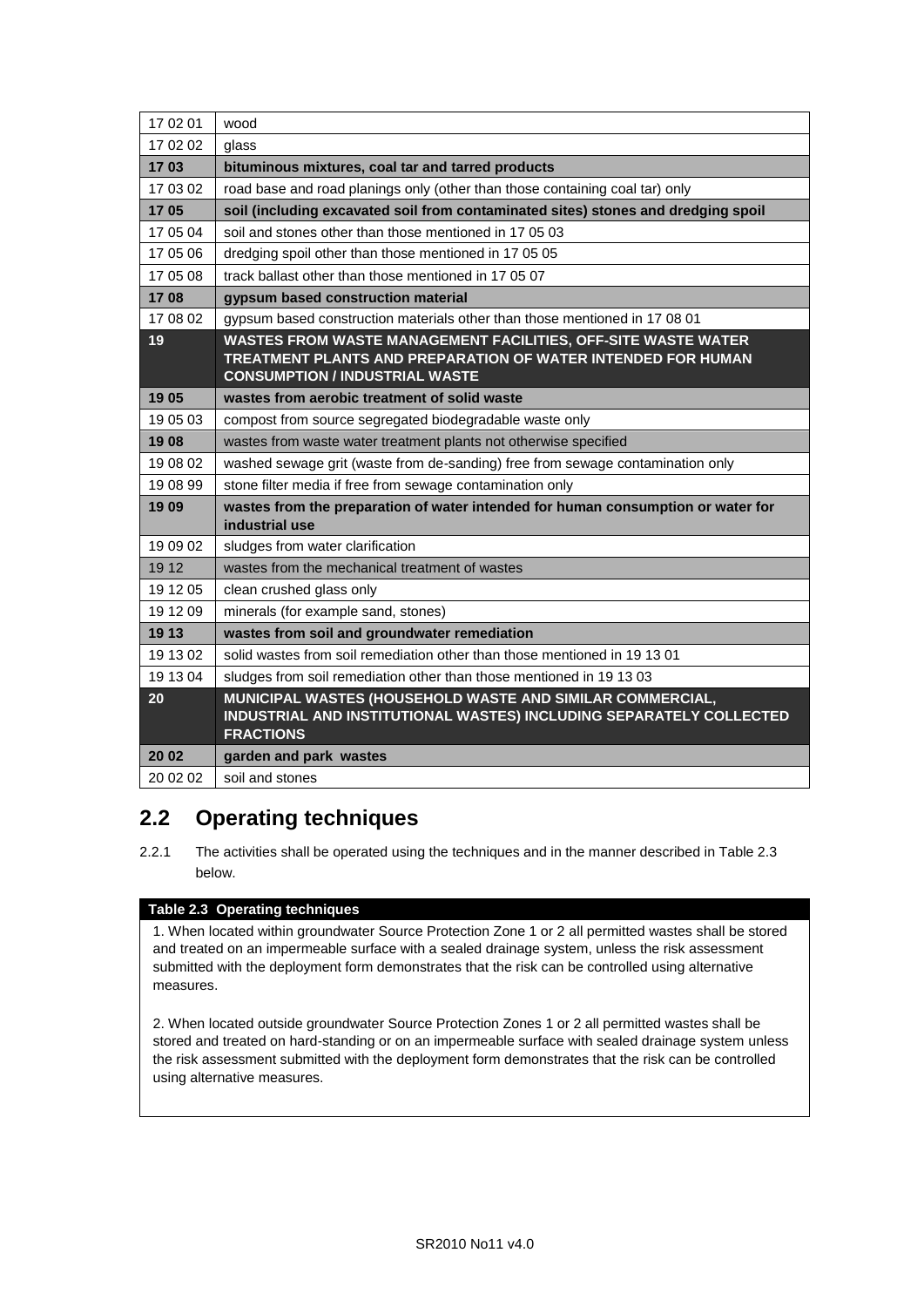## **3 – Emissions and monitoring**

## **3.1 Emissions of substances not controlled by emission limits**

- 3.1.1 Emissions of substances not controlled by emission limits (excluding odour) shall not cause pollution. The operator shall not be taken to have breached this rule if appropriate measures, including, but not limited to, those specified in any approved emissions management plan, have been taken to prevent or where that is not practicable, to minimise, those emissions.
- 3.1.2 The operator shall:
	- (a) if notified by Natural Resources Wales that the activities are giving rise to pollution, submit to Natural Resources Wales for approval within the period specified, an emissions management plan;
	- (b) implement the approved emissions management plan, from the date of approval, unless otherwise agreed in writing by Natural Resources Wales.
- 3.1.3 All liquids in containers, whose emission to water or land could cause pollution, shall be provided with secondary containment, unless the operator has used other appropriate measures to prevent or where that is not practicable, to minimise, leakage and spillage from the primary container.

## **3.2 Odour**

- 3.2.1 Emissions from the activities shall be free from odour at levels likely to cause pollution outside the site, as perceived by an authorised officer of Natural Resources Wales, unless the operator has used appropriate measures, including, but not limited to, those specified in any approved odour management plan, to prevent or where that is not practicable, to minimise, the odour.
- 3.2.2 The operator shall:
	- (a) if notified by Natural Resources Wales that the activities are giving rise to pollution outside the site due to odour, submit to Natural Resources Wales for approval within the period specified, an odour management plan;
	- (b) implement the approved odour management plan, from the date of approval, unless otherwise agreed in writing by Natural Resources Wales.

### **3.3 Noise and vibration**

- 3.3.1 Emissions from the activities shall be free from noise and vibration at levels likely to cause pollution outside the site, as perceived by an authorised officer of Natural Resources Wales, unless the operator has used appropriate measures, including, but not limited to, those specified in any approved noise and vibration management plan, to prevent or where that is not practicable, to minimise, the noise and vibration.
- 3.3.2 The operator shall:
	- (a) if notified by Natural Resources Wales that the activities are giving rise to pollution outside the site due to noise and vibration, submit to Natural Resources Wales for approval within the period specified, a noise and vibration management plan;
	- (b) implement the approved noise and vibration management plan, from the date of approval, unless otherwise agreed in writing by Natural Resources Wales.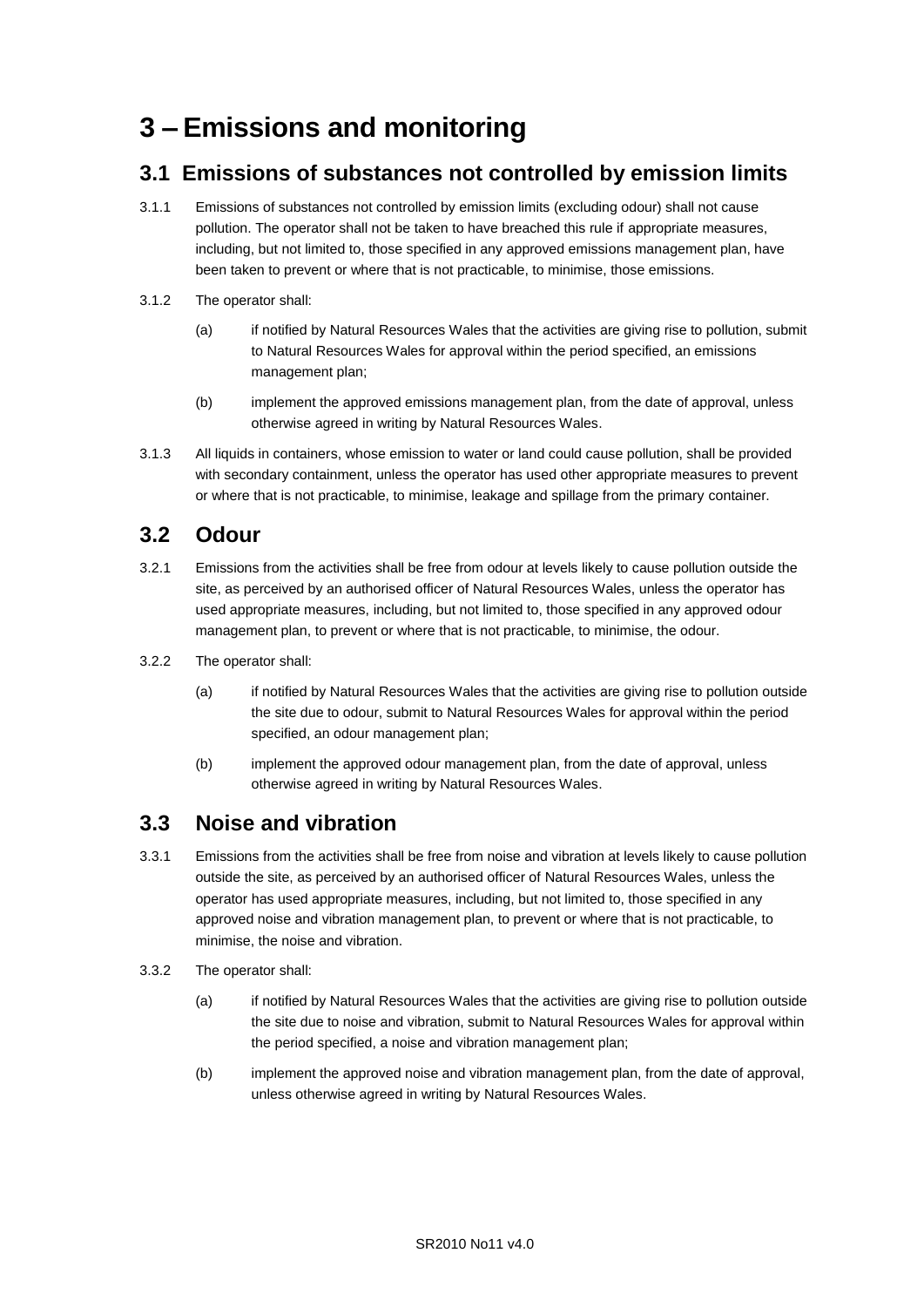## **4 – Information**

## **4.1 Records**

- 4.1.1 All records required to be made by these standard rules shall:
	- (a) be legible;
	- (b) be made as soon as reasonably practicable;
	- (c) if amended, be amended in such a way that the original and any subsequent amendments remain legible or are capable of retrieval; and
	- (d) be retained, unless otherwise agreed by Natural Resources Wales, for at least 6 years from the date when the records were made.
- 4.1.2 The operator shall keep on site all records, plans and the management system required to be maintained by these standard rules, unless otherwise agreed in writing by Natural Resources Wales

## **4.2 Reporting**

- 4.2.1 The operator shall send all reports and notifications required by these standard rules to Natural Resources Wales using the contact details supplied in writing by Natural Resources Wales.
- 4.2.2 Within one month of the end of each quarter, the operator shall submit to Natural Resources Wales using the form made available for the purpose, the information specified on the form relating to the site and the waste accepted and removed from it during the previous quarter.

## **4.3 Notifications**

- 4.3.1 Natural Resources Wales shall be notified without delay following the detection of:
	- (a) any malfunction, breakdown or failure of equipment or techniques, accident or emission of a substance not controlled by an emission limit which has caused, is causing or may cause significant pollution;
	- (b) the breach of a limit specified in these standard rules; or
	- (c) any significant adverse environmental effects.
- 4.3.2 Written confirmation of actual or potential pollution incidents and breaches of emission limits shall be submitted within 24 hours.
- 4.3.3 Where Natural Resources Wales has requested in writing that it shall be notified when the operator is to undertake monitoring and/or spot sampling, the operator shall inform Natural Resources Wales when the relevant monitoring and/or spot sampling is to take place. The operator shall provide this information to Natural Resources Wales at least 14 days before the date the monitoring is to be undertaken.
- 4.3.4 Natural Resources Wales shall be notified within 14 days of the occurrence of the following matters except where such disclosure is prohibited by Stock Exchange rules:
	- a) Where the operator is a registered company:
		- any change in the operator's trading name, registered name or registered office address; and
		- any steps taken with a view to the operator going into administration, entering into a company voluntary arrangement or being wound up.
	- b) Where the operator is a corporate body other than a registered company: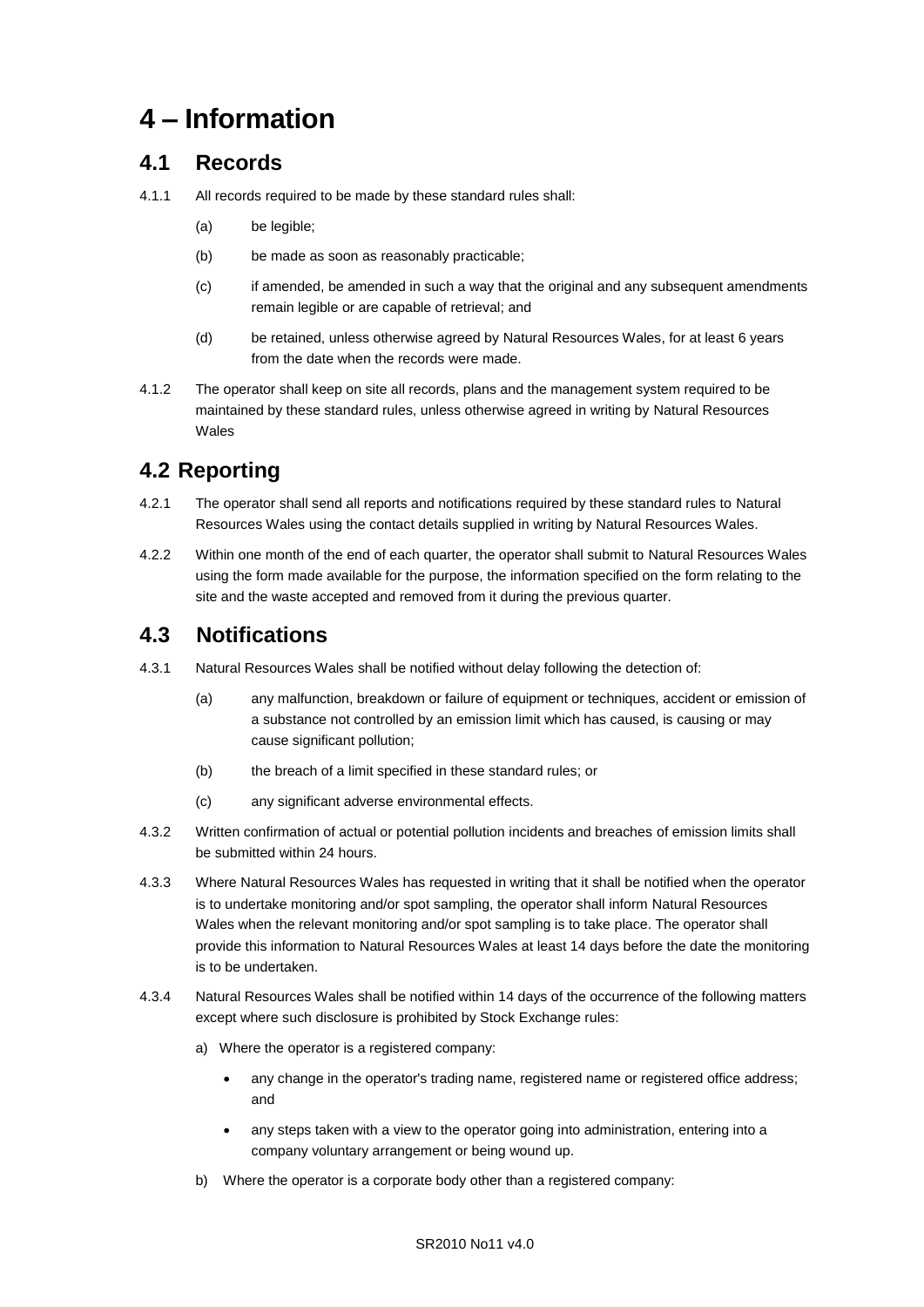- any change in the operator's name or address; and
- any steps taken with a view to the dissolution of the operator.
- c) In any other case:
	- the death of any of the named operators (where the operator consists of more than one named individual);
	- any change in the operator's name(s) or address(es); and
	- any steps taken with a view to the operator, or any one of them, going into bankruptcy, entering into a composition or arrangement with creditors, or, in the case them being in a partnership, dissolving the partnership.
- 4.3.5 The operator shall notify Natural Resources Wales at least 7 days prior to commencement of agreed deployment.

### **4.4 Interpretation**

- 4.4.1 In these standard rules the expressions listed below shall have the meaning given.
- 4.4.2 In these standard rules references to reports and notifications mean written reports and notifications, except when reference is being made to notification being made "without delay", in which case it may be provided by telephone.

*"accident*" means an accident that may result in pollution.

*"Annex II"* means Annex II to Directive 2008/98/EC of the European Parliament and of the Council on waste.

*"authorised officer*" means any person authorised by Natural Resources Wales under section 108(1) of The Environment Act 1995 to exercise, in accordance with the terms of any such authorisation, any power specified in Section 108(4) of that Act*.*

*"deployment form"* means Natural Resources Wales form (MDF1) that requires site specific information and control measures to be provided and agreed prior to the use of any mobile plant.

"*domestic purposes*" has the same meaning as in section 218 of the Water Industry Act 1991.

*"emissions of substances not controlled by emission limits"* means emissions of substances to air, water or land from the activities, either from emission points specified in these standard rules or from other localised or diffuse sources, which are not controlled by an emission limit.

*"food production purposes"* means the manufacturing, processing, preserving or marketing purposes with respect to food or drink for which water supplied to food production premises may be used, and for the purposes of this definition "food production purposes" means premises used for the purposes of a business of preparing food or drink for consumption otherwise than on the premises.

*"groundwater"* means all water, which is below the surface of the ground in the saturation zone and in direct contact with the ground or subsoil.

*"groundwater Source Protection Zone"* has the meaning given in the document titled "Groundwater Protection: Policy and Practice" published by the Environment Agency in 2006.

*"hardstanding"* is a compacted solid surface capable of withstanding the operation and the loading / unloading of wastes.

*"impermeable surface"* means a surface or pavement constructed and maintained to a standard sufficient to prevent the transmission of liquids beyond the pavement surface, and should be read in conjunction with the term "sealed drainage system" (below).